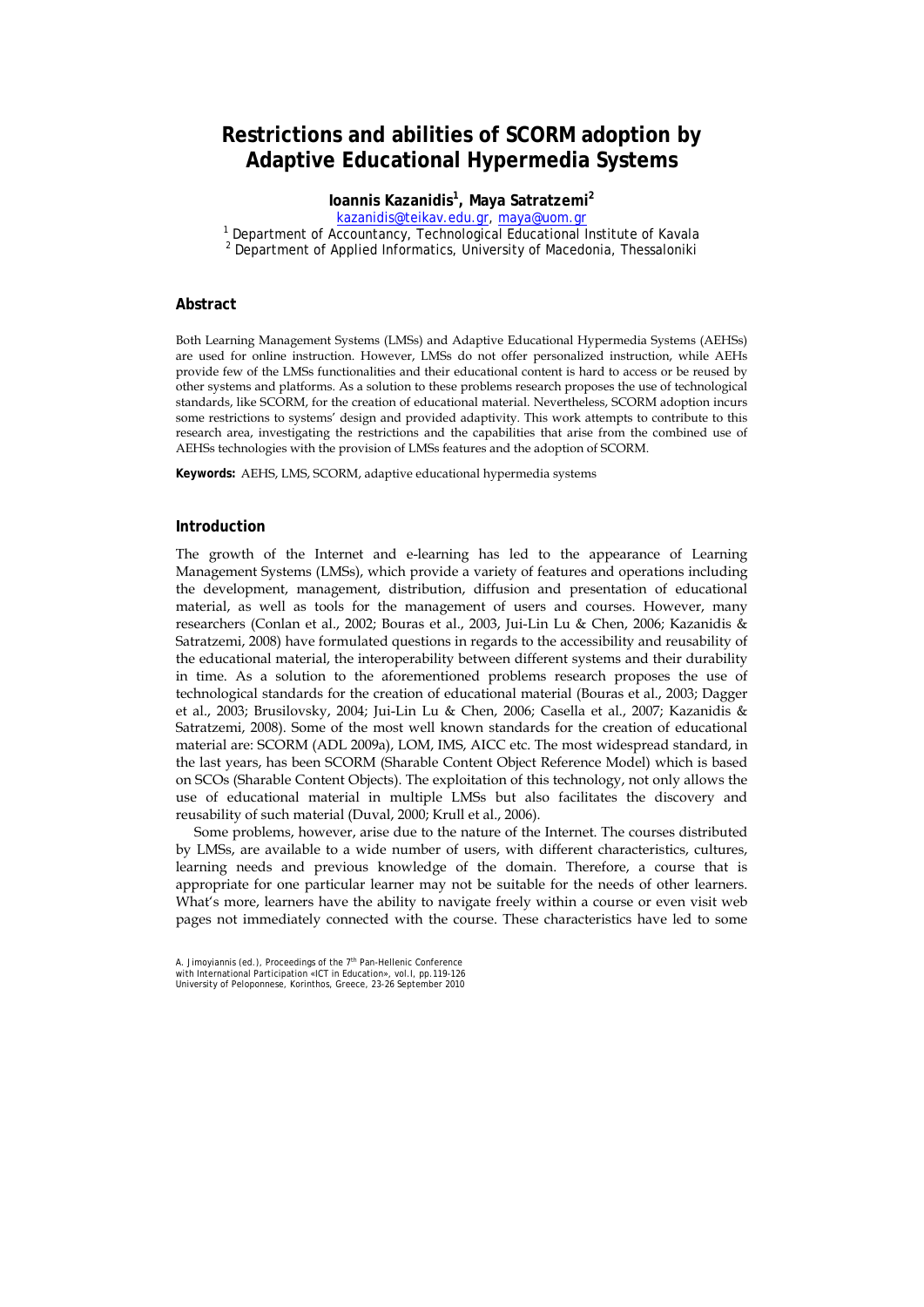major problems which are summarized in (Murray et al., 2000; Scheiter and Gerjets, 2007), like disorientation, cognitive overload, discontinuous flow, content readiness and user distraction (Foss, 1989). A solution proposed by a large number of researchers (Brusilovsky, 1996; Stern, et al., 1997; Pilar da Silva 1998; Kavcic, 1999) is the incorporation of interactivity and adaptivity in the online learning environments.

The outcome of these research efforts was the appearance of Adaptive Educational Hypermedia Systems (AEHSs). The main objective of AEHSs is to individualize the features and operations that they provide, so as to increase their functionality (Brusilovsky, 1996). Their personalization is usually applied via the adaptive navigation and adaptive presentation of the educational content (Brusilovsky, 2001).

From the above it becomes clear, that AEHSs mainly attempt, via adaptation, to improve the educational process and its outcome, while the standardization that many LMSs follow, aims to help course developers access and re-use educational material easily, as well as provide interoperability between different systems and platforms. As a consequence many researchers (Karagiannidis, et al. 2002; Specht et al., 2002; Conlan et al., 2002; Romero et al., 2005; Modritscher et al., 2006) turned their attention to systems, which are based on these two axes. These systems incorporate adaptive characteristics, support educational material that is interoperable and can be easily re-used; in addition, they adopt certain technological standards like SCORM. According to Brusilovsky (2004) these systems may eventually even replace traditional LMSs.

The present work attempts to contribute to this research area, investigating the restrictions and the capabilities that come from the combined use of AEHSs technologies with the provision of LMSs features and the adoption of SCORM.

## **Technology Background**

# *Adaptive Educational Hypermedia Systems*

The main characteristic of AEHSs is the individualization of the educational process according to learner needs. The student oriented instruction, allows students to follow an optimal learning path, adapted to their individual characteristics, utilizing their strengths and at the same time helping them achieve a better learning outcome.

AEHSs usually adopt a structure which varies according to the needs of each system. There are three main parts that AEHSs usually consist of: i) the Domain Model (DM), which represents the system's knowledge of the domain, ii) the User Model (UM), which records the learner's personal characteristics, like age, language, learning style etc., as well as his/her domain knowledge, and iii) the Adaptation Module (AM), which adapts the presentation of content and user navigation, according to the records of UM.

Personalized instruction through an AEHS, however, requires accurate design of both the AEHS itself and its courses. The problem which arises is that there is no common development framework of such systems and therefore a lot of time must be spent in their development. Besides this, most times, the development of suitably formed educational content is required, which makes it difficult for it to be re-used by other identical systems. As a consequence, precious time is spent on the development of educational material, which means that nowhere near enough attention is paid to the application of suitable educational strategies (Sidiropoulos & Bousiou, 2005).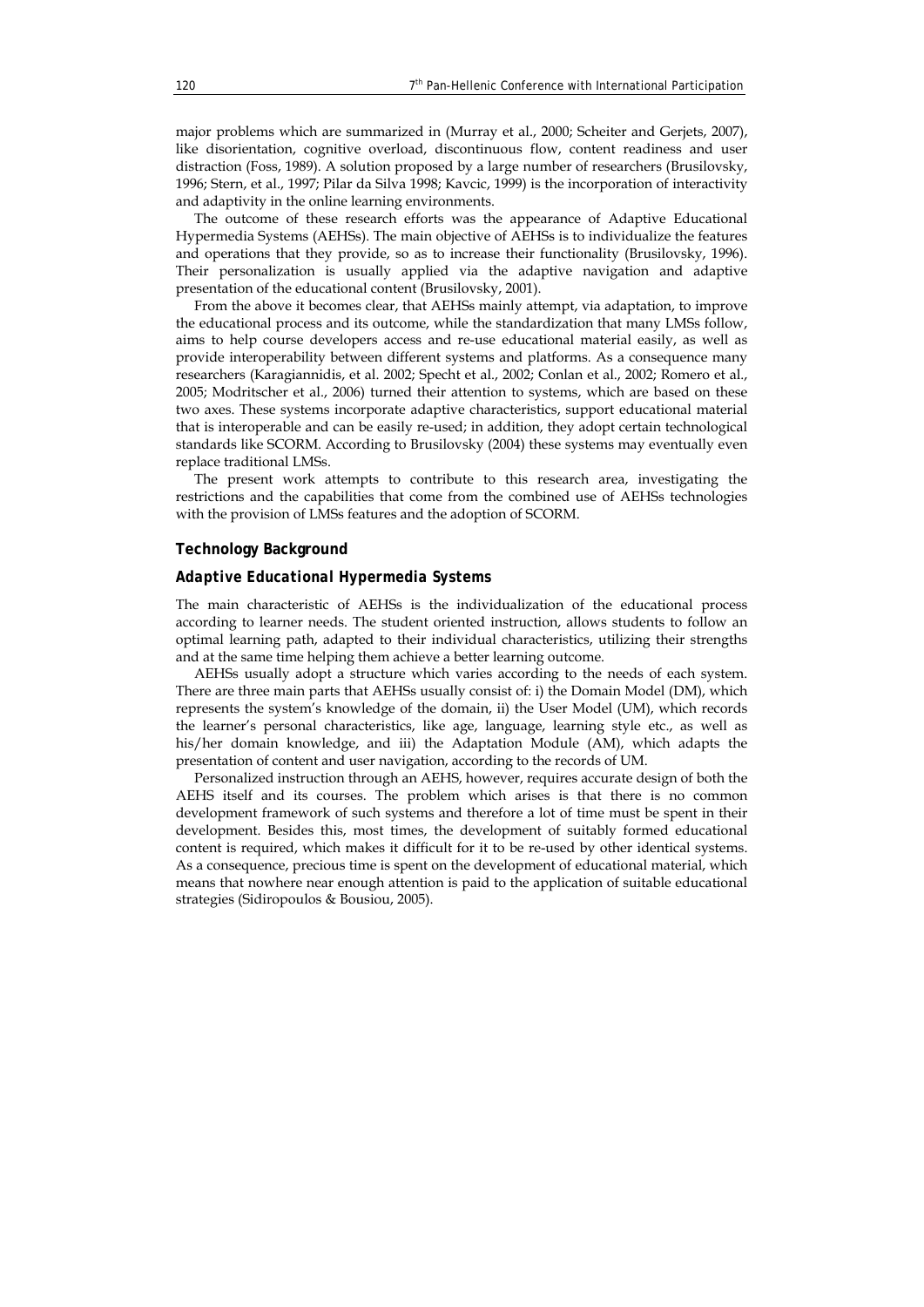# *Learning Management Systems*

LMSs and their courses are one of the most popular ways of knowledge distribution via the Internet. Yet, there is only one form of teaching for all types of learners, without meeting the individual's potential needs. The use of previously presented AEHSs technologies deals with these kinds of problems. However, developers of such courses are confronted with a variety of problems: i) lack of a predefined development standard of LMSs and its corresponding educational material, a consequence of which is that it is difficult to develop and apply educational material that was designed for use by one platform to another; ii) many times the upgrading of LMS in a new version requires changes in the structure of educational material; and iii) both re-use and recall of educational material require additional work from the course designers. Due to the abovementioned problems, as happens with AEHSs, many resources are expended on the programming implementation of the courses rather than on content quality and educational strategies.

The solution to these problems comes from the adoption of certain international standards and specifications in combination with the use of learning objects (LO) of the educational material. Learning objects are a set of assets (text, pictures, sound, video etc.), that are grouped in autonomous entities with self-existent learning value (Samara, 2007). Since LOs are autonomous, their re-use in different electronic courses is possible. Consistently more educational material, consisting of LOs, is being developed on the World Wide Web (Duval, 2001). This tendency is also confirmed from their use by the most well known LMSs (Samara, 2007). In order for the use of LOs from different systems and courses to be successful, appropriate standards have to be adopted.

# *SCORM specifications and restrictions*

Standards and specifications were developed in order to facilitate the description, packaging, sequencing and distribution of educational content, learning activities and learner information (Campbell, 2002). The description and development of suitably structured educational material comes mainly via the metadata. These standards and specifications provide reusability, accessibility, interoperability and durability to possible software updates.

The most popular technical standard at the moment is SCORM. SCORM is a set of specifications for the development, organization and distribution of educational content. Its goals are to enable compliant systems to import, share, re-use and export electronic educational material. SCORM prescribes the entire development process of the educational material, from the units' segregation to the definition of which metadata is essential or optional for each LO. SCORM is comprised of three main parts, for there is the equivalent "technical book" (ADL, 2009a). These are: the Content Aggregation Model (CAM), the SCORM Run Time Environment (RTE), and Sequencing and Navigation (SN).

SCORM, in accordance with other standards, places concrete specifications and restrictions both for the educational content and for the compatible LMSs. In this work we focus on the restrictions that are related to the production of educational content, while investigating ways for the development of dynamic and adaptive educational material which will conform to SCORM and its specifications. SCORM compliant educational content is structured from independent LOs. Each LO is composed of either assets or SCOs (Sharable Content Objects). Assets may be elementary units of knowledge like text, sounds, images etc. and there is no conformity rule with the standard. However, assets cannot communicate with the system and therefore, such type of content is static.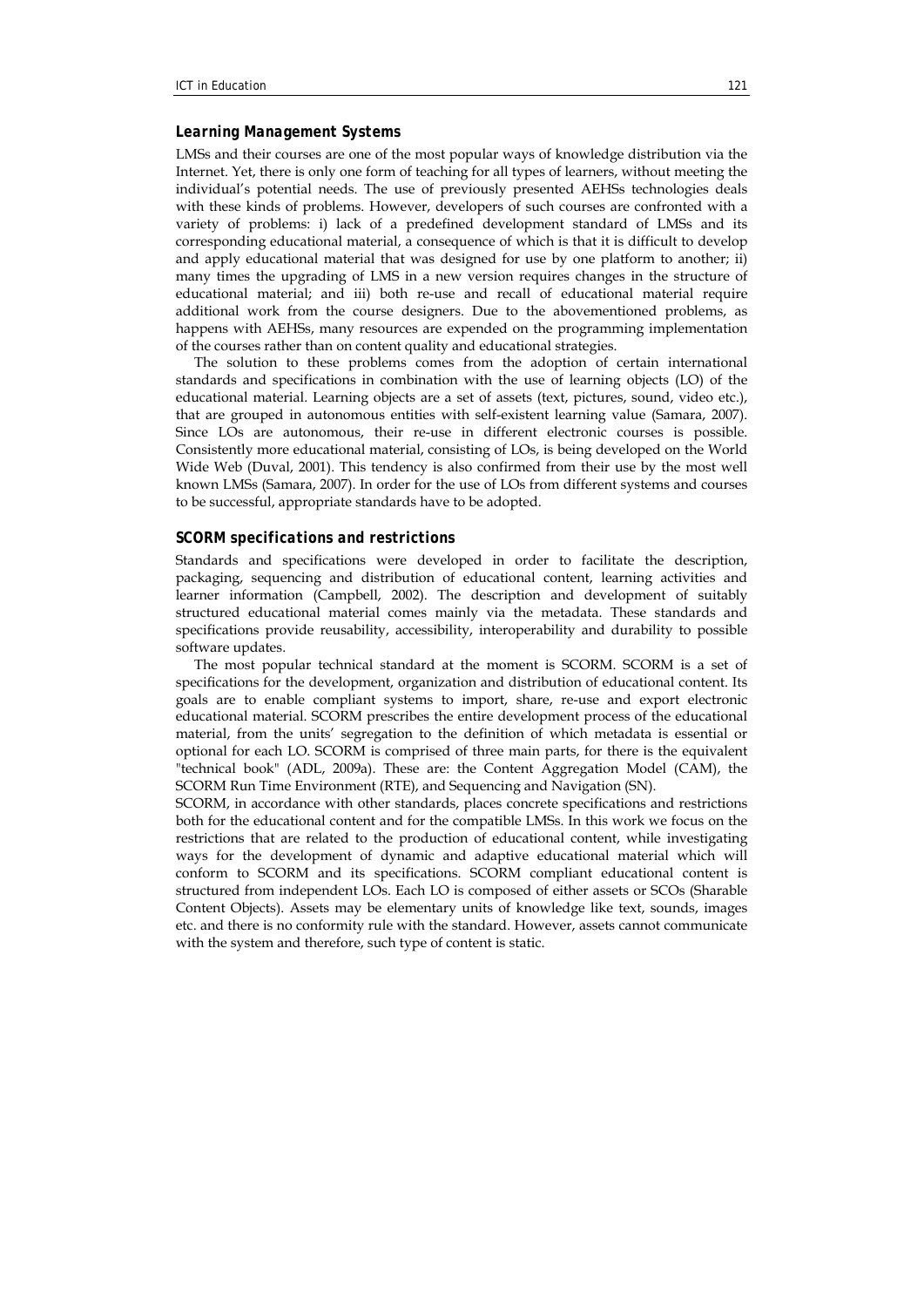In contrast, SCOs have the ability to communicate with the system. Each SCO is composed of various assets and additionally, it includes an essential JavaScript code for communication with the system. Substantially, a SCO may be composed of one or more HTML web pages, while it follows concrete rules so as to be compatible with all the SCORM compliant LMSs. The JavaScript code which is included in the SCOs, is in accordance with the SCORM Application Program Interface (API) and Data Model. This code has to execute concrete actions. In particular, it has to i) locate the provided API of the LMS, ii) initialize and terminate every communication session with the LMS, iii) record and store concrete information about the learners, and iv) provide error management. The storage of information in the system's database takes place through the SCORM API and Data Model. Consequently information is dispatched for storage with the use of specific commands in concrete form.

SCORM API, provides among others the following functions for SCO and system intercommunication (ADL, 2009b):

- Initialize(). Initializes the communication session between the SCO and the system.
- Terminate(). Terminates the communication session between the SCO and the system.
- GetValue(). Gets appropriate data from the system.
- SetValue(). Sends data to the system.
- Commit(). Promotes the permanent storage of data that has been submitted after the last call of Inizialize() or Commit() functions.

The abovementioned requirements, substantially prohibit the course author from developing electronic courses in a dynamic programming language, such as, PHP, ASP, JSP etc. using his/her own communication and adaptation techniques, as happens in most of the AEHSs. In contrast, every dynamic presentation of the course, needs to be based on the communication between the SCO and the system's database. This communication comes with the JavaScript code, which exploits the SCORM API.

Since each SCO, must be autonomous and ready for use in any other compatible course, the use of external links in the educational material is not permitted. This restriction does not allow a connection of concrete words from the educational content with exterior content or even with a system index; practices that are applied by some AEHSs.

There are also some restrictions at the course construction level. Each course should be packaged according to the specifications of the SCORM. Apart from educational material, these specifications require the existence of a metadata XML file, which includes concrete information about the course itself and its SCOs. All the essential information about the course, such as, the place and use of educational material, course structure, SCOs weight, minimal learner's progress in order for a SCO to be considered as known, possible adaptive navigation etc. should be stored in this file, according to the SCORM CAM rules.

In contrast, SCORM does allow the production of personalized courses via adaptive navigation and adaptive content presentation of the educational content by the course author.

### **Related work**

The above requirements, have not allow most of the AEHSs to conform to SCORM specifications. However, according to Brusilovsky (2004), an upcoming generation of web based educational systems attempts to provide system interoperability as well as the reusability of educational content by supporting standards like SCORM.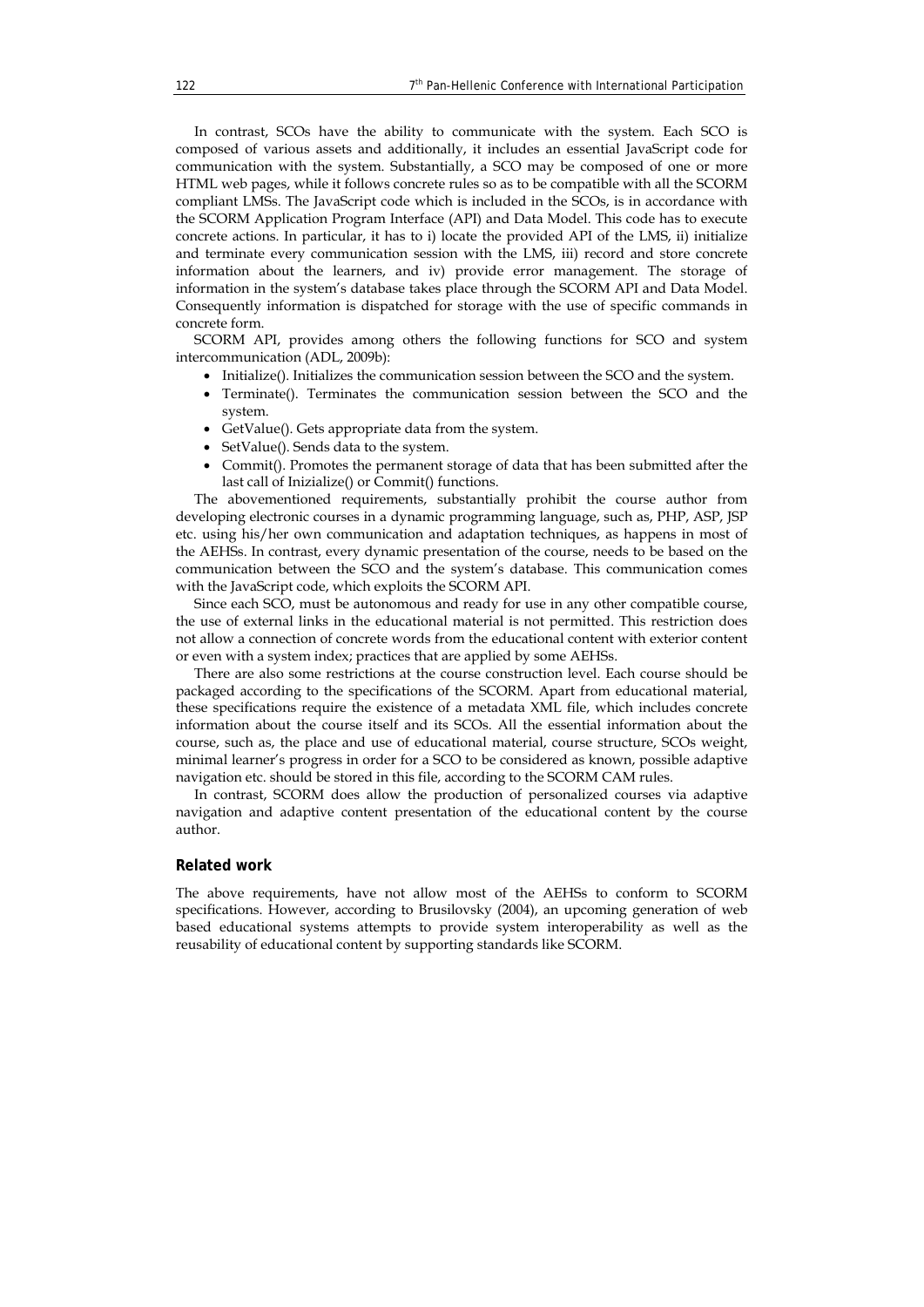OPAL (Conlan et al., 2002), is a environment which provides personalized learning and is based on learning objects which are described with SCORM 1.2. metadata. OPAL is trying to personalize the educational process, delivering the educational content in adaptive sequence. In addition, OPAL adapts the presentation of educational material according to user preferences. However, it only uses the SCORM metadata for the description of learning objects and does not support the import of SCORM courses.

VIBORA (Morales, 2003) supports SCORM and provides some basic functionalities of LMSs. More specifically, it offers the possibility to record and deliver learning objects from SCORM compliant courses. However, its adaptivity is limited to the dynamic sequencing of learning objects.

AdeLE (Modritscher et al., 2006) is an eye-tracking adaptive system, which with very small modifications, can be connected to an LMS. AdeLE supports the import of SCORM courses. However, the adaptation in AdeLE presupposes the existence of special equipment in order to record the user's eye movements. Also, it cannot provide adaptation according to user learning goals and it does not support feedback during the educational process, concerning user progress.

WINDS (Specht et al., 2002) provides adaptive link annotation and adaptive presentation of educational content according to user learning style. It also incorporates an authoring tool, which helps the teacher to create adaptive courses that are based on SCOs. In addition, it supports both the import and export of SCORM courses even if the latter has not been applied to the practice.

The third version of AHA! (Bra et al., 2006; Stash, 2007), supports the import of SCORM courses (Romero et al., 2005) and allows teachers to write courses which are adaptive to user learning style (Stash, 2007). The imported courses, however do not include all the features that AHA! offers and additional work as well as modifications are required. In addition, it is still not possible to export its courses in a SCORM compatible form. As a consequence AHA! courses cannot be reused by other SCORM compliant systems.

Most of the aforementioned systems either do not completely adopt the SCORM standard and its specifications, or provide limited adaptive functionalities. In order to study the feasibility of the development of a system that will completely adopt the SCORM standard while simultaneously providing adaptive courses, we developed an AEHS, which we named ProPer (from the initial letters of the Greek words Adaptive Environment).

# **ProPer**

ProPer combines characteristics from both AEHSs and LMSs and provides adaptive navigation, as well as adaptive presentation of the educational content by exploiting SCORM API, which it completely adopts. ProPer provides adaptive technologies both for user navigation and for the presentation of the content. These technologies can be separated into two main categories: those provided by the system and those provided by the appropriate design of the educational material.

Adaptive annotation and direct guidance of the learner are the technologies of the first category. In addition, ProPer allows the learner to declare his/her previous knowledge as well as his/her learning goals, afterwards adapting user navigation accordingly.

The technologies that belong to the second category are link hiding and the adaptive presentation of educational content according to particular user's characteristics, such as his/her learning style, knowledge in pre-required concepts, technological infrastructure etc.

In order to provide adaptive navigation, ProPer constructs a model for the learner based on his/her actions, and estimates his/her knowledge of the domain. We propose a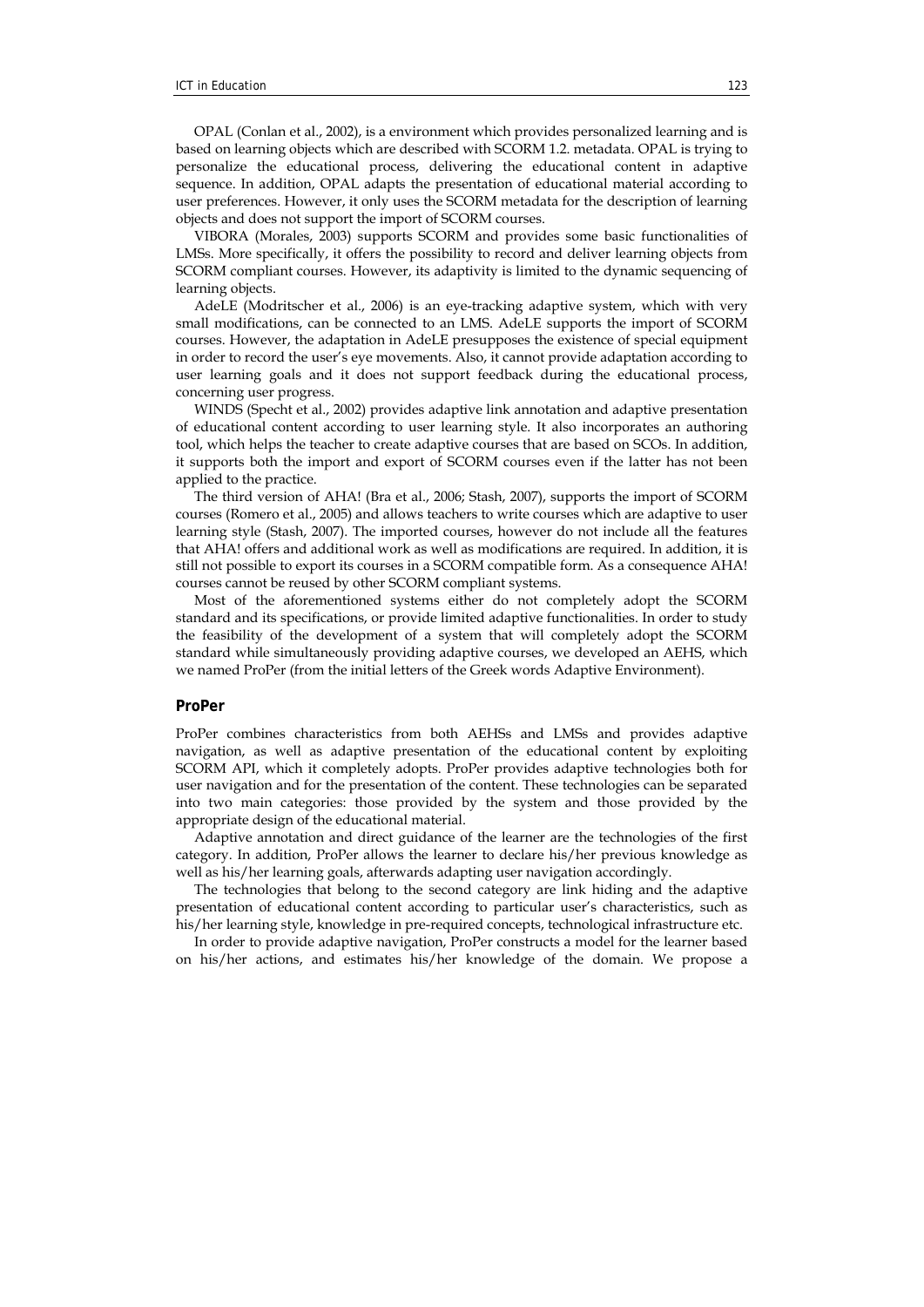mechanism of user progress evaluation (Kazanidis & Satratzemi, 2010), according to the learner's goals and grades in each course unit. We therefore, propose: i) the exploitation of information that can be collected via the SCORM API, like the user score in every course unit, as well as the weight of each SCO in the score of the whole course; and ii) the use of appropriate rules for the exploitation of this information, which will lead both to the adaptation of the course table of contents, as well as to the localization of the most appropriate unit for study. ProPer is described in more details in (Kazanidis & Satratzemi, 2009a).

In order to achieve wider adaptation, we also studied the development of appropriate educational content which is adapted according to user needs. Therefore, we created adaptive courses that provide adaptive presentation of their content according to user characteristics, and at the same time, we proposed a framework for the development of SCORM compliant courses that can be adapted to user learning style (Kazanidis & Satratzemi, 2009b).

Following, we will focus on the exploitation of SCORM API so as to overcome its initial restrictions and achieve the construction of adaptive courses. Since every SCO should be autonomous and suitable for use by all SCORM compliant courses and systems, the import of an extra code that would collaborate with the system so as to adapt the content, is not allowed. In order to overcome this restriction, we propose the exploitation of SCORM functionality and more specifically: the use of SCORM Objectives of a course for user modeling, ii) the adaptation of educational content through JavaScript code, which will initially read the user model and later provide appropriate adaptation, and iii) the exploitation of SCORM sequencing rules in order to adapt user navigation.

SCORM CAM allows the statement of concrete Objective, in every course, through an XML code of the course's manifest file. Later, depending on the user's actions in the course, a SCO may asses user progress on each Objective via the JavaScript code and more specifically, by using the method SetValue() of the SCORM API. Therefore, by recording the user score in particular Objectives, a user model is created which will allow the adaptation of educational content according to the data stored in the course Objectives.

Content adaptation is applied through the JavaScript code using the function GetValue() of the SCORM API. Initially, user score on the appropriate Objective will be acquired via the GetValue() function, and afterwards the JavaScript code will modulate the presentation of the educational material accordingly.

The SCORM sequencing rules make the adaptation of user navigation in a course possible. Sequence rules may determine the SCOs that the user is allowed to study, as well as their presentation sequence. These rules are formulated following the syntax:

#### *if < condition > then < action >.*

In the case that the condition is true, then the appropriate action is executed. Conditions usually check user progress in a course activity. For example, if a learner does not achieve the objectives that are related to the current activity, then the system proposes the study of additional course activities (Bouras et al. 2003). The action parameter in each sequence rule defines the action that the system has to apply, if the condition is true. Sequence rules are divided according to time, into three different steps i) pre-condition, which is applied when the user visits a course activity, ii) post-condition, which is applied when a course activity is terminated, and iii) exit action, which is applied after exiting an activity. As a consequence, specific course activities may or may not be available to the user for study, according to the extend of course Objective coverage, in order to improve the user learning path.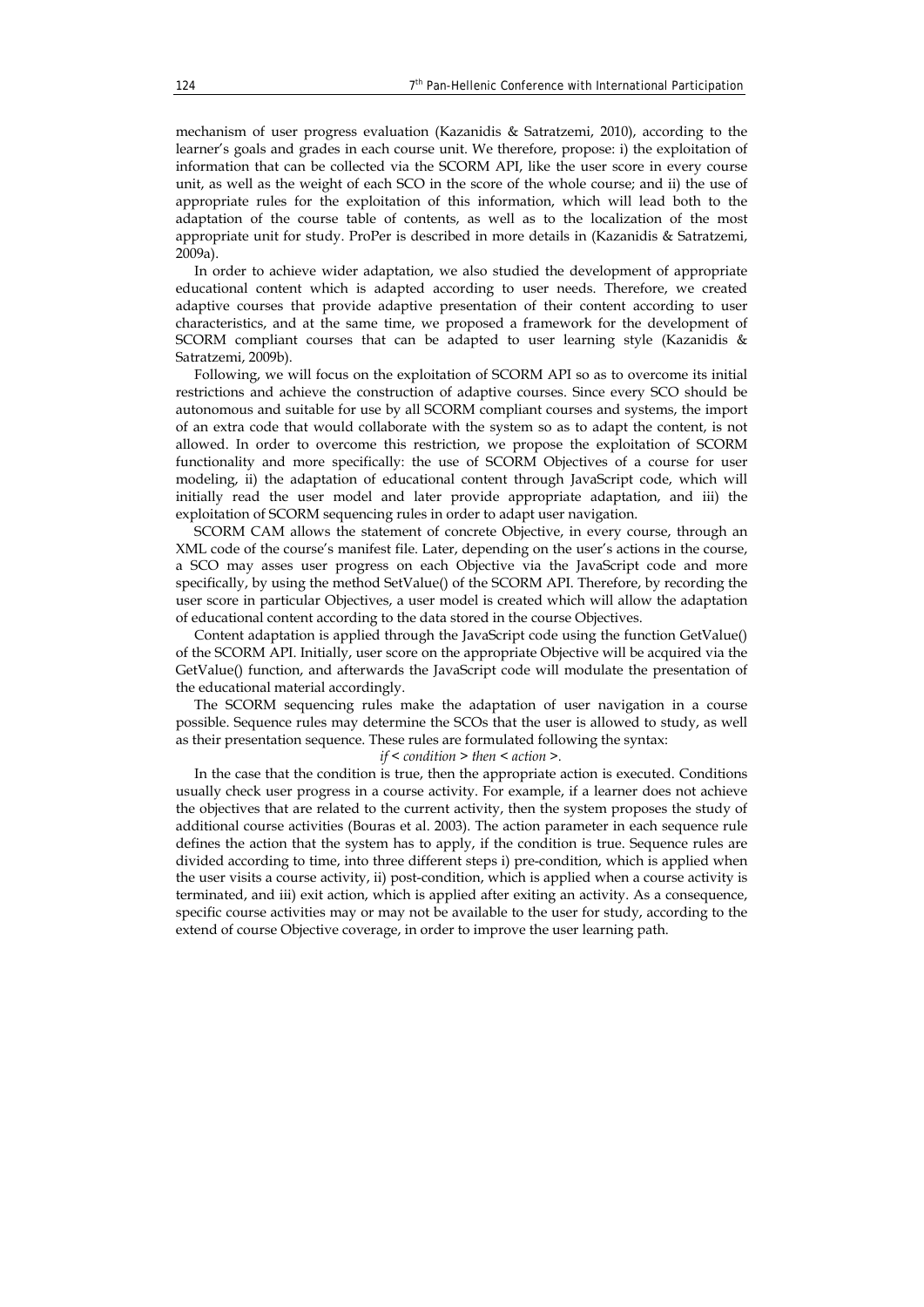The existence of an adaptation code in the educational content itself, enables its adaptation into any SCORM compliant LMS. However, the development of such courses requires programming knowledge from the course's author(s). For this reason, we have developed an authoring tool, named ProPer SAT (Kazanidis & Satratzemi, 2009c) which allows the creation of SCORM compliant adaptive courses, without requiring the author to have any programming knowledge.

### **Conclusions**

In the previous sections we presented the way a system that combines characteristics from both AEHSs and LMSs, can simultaneously adopt SCORM and its specifications, as is the case with ProPer. ProPer's main advantage is that it incorporates both adaptive technologies and LMS features, while it complies with the SCORM standard and its specifications, in contrast to the most of the AEHSs which either are not completely compliant with SCORM and its specifications or incorporate limited adaptive capabilities. This is also confirmed by ProPer's evaluation results, which show that students achieved better learning outcome in less studying time, while authors found ProPer easy and useful and stated that they would also use it in the feature. In addition, some specific actions were proposed, which enable SCORM compliant systems to provide adaptive courses. This makes the easy re-use, discovery and maintenance of educational content possible, while simultaneously achieving the personalisation of the educational process according to particular user needs.

#### **References**

- ADL (2009a). *SCORM 2004 4th Edition Overview (version 1.0).* Advanced Distributed Learning, Advanced Distributed Learning.
- ADL (2009b). *SCORM 2004 4th Edition Run Time Environment (RTE).* Advanced Distributed Learning,
- Bouras, C. Nani, M., & Tsiatsos, T. (2003). A SCORM conformant LMS. *ED MEDIA 2003*. Honolulu, Hawaii, USA.
- Brusilovsky, P. (1996). Methods and techniques of adaptive hypermedia. *User Modeling and User Adapted Interaction*, 6 (2-3), 87-129.
- Brusilovsky, P. (2001). Adaptive hypermedia. *User Modeling and User Adapted Interaction*. 11(1/2), 87-110.
- Brusilovsky, P. (2004). Adaptive Educational Hypermedia: From generation to generation. *Proceedings of the Fourth Hellenic Con. Information and Communication Technologies in Education*.
- Campbell, L. (2002). Introduction to learning technology interoperability standards and CETIS. *Centre for Educational Technology Interoperability Standards*, SURF Education Days, The Hague.
- Casella, G., Costagliola, G., Ferrucci, F., Polese, G., & Scanniello, G. (2007). A SCORM thin client architecture for e-learning systems based on web services. *International Journal of Distance Education Technologies,* 5(1), 13-30.
- Conlan, O., Dagger, D., & Wade., V. (2002). Towards a Standards-based approach to e-learning personalization using reusable learning objects. *Proceedings of ELearn 2002, 7th World Conference on E-Learning in Corporate, Government, Healthcare & Higher Education*, Montreal, Quebec, Canada.
- Dagger, D., Conlan, O., & Wade, V. (2003). An architecture for candidacy in adaptive elearning systems to facilitate the reuse of learning resources. *Proceedings of the World Conference on E-Learning in Corporate Government, Healthcare, & Higher Education (E-Learn 2003), Phoenix,* Arizona, USA.
- Duval, E. (2001). Standarized metadata for Education: a status report. In C. Montgomerie & V. Karmo (eds.), *Ed-Media 2001, World Conference on Educational and Hypermedia*. AACE.
- Foss, C. L. (1989). *Detecting lost users: Empirical Studies on browsing hypertext*. Technical Report 972, INRIA, France.
- Jui-Lin Lu A, & Chen Y. (2006). Design of a delegable scorm conformant learning management system. *Journal of Computer Assisted Learning*, 22(6), 423-436.